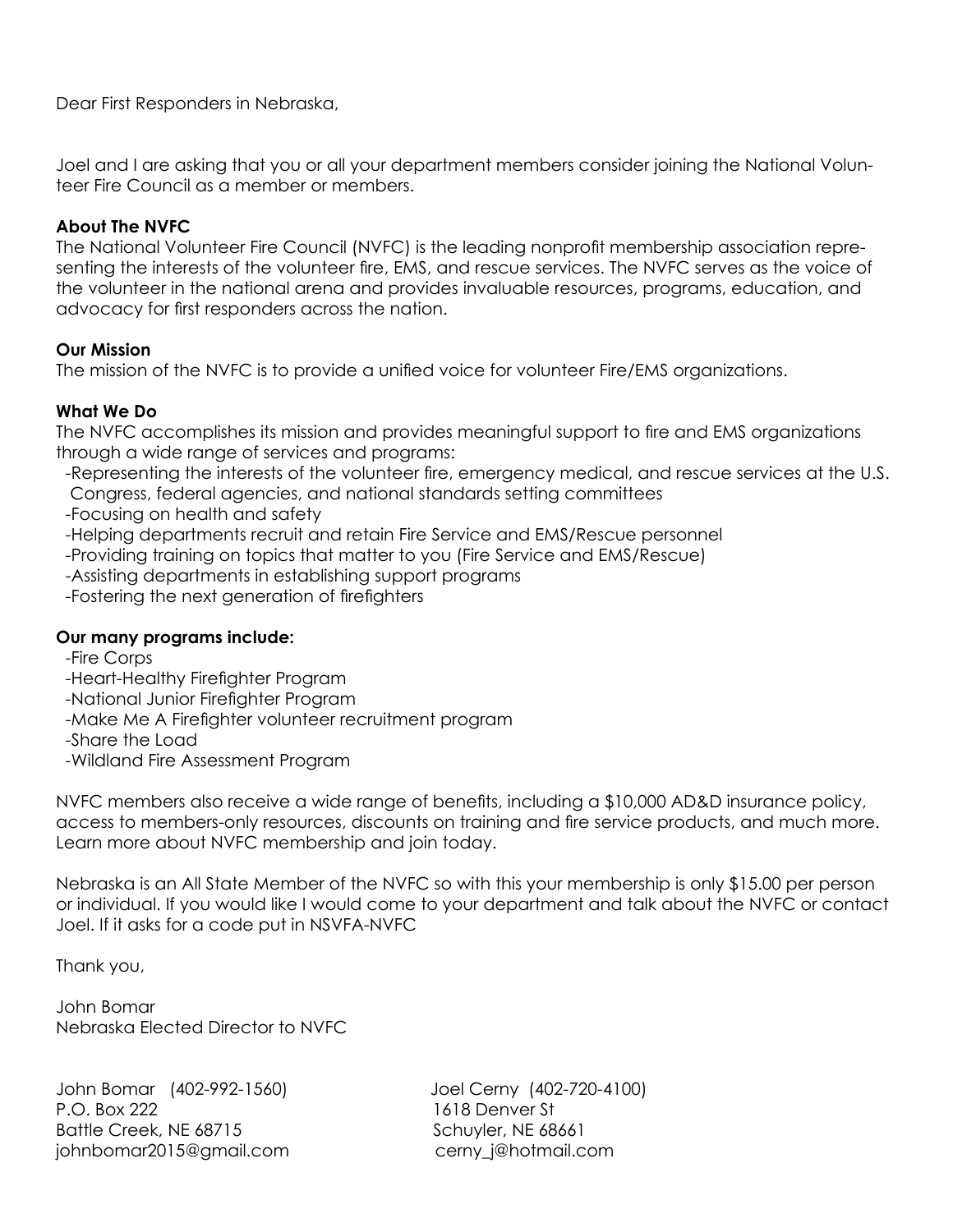

ALL-STATE MEMBERSHIP

JOIN NVFC TODAY

MAIL APPLICATION & PAYMENT TO: 7852 Walker Drive, Suite 375 Greenbelt, MD 20770 Phone: 202-887-5700 nvfcoffice@nvfc.org I www.nvfc.org

# Membership Application

The National Volunteer Fire Council (NVFC) and your State Association have teamed up to offer a special membership rate for Individual members. Join the NVFC at just \$15/per year!

|                                    | # of Individuals<br>Please use the attached roster<br>form or include your own roster if<br>more than one person is joining    | x \$15<br>per person |
|------------------------------------|--------------------------------------------------------------------------------------------------------------------------------|----------------------|
|                                    | # of EMS/Rescue Section<br>This Section is optional. Please<br>indicate on the roster form if you<br>want to join the Section. | <b>Complimentary</b> |
| <b>TOTAL DUE</b> (in U.S. dollars) |                                                                                                                                |                      |



Join online or learn more at www.nvfc.org/beyourbest

### WHAT WE DO:



Represent the volunteer emergency services at the U.S. Congress, federal agencies, and on national standards setting committees



Focus on health and safety



Help departments recruit and retain personnel



Provide training on topics that matter to you



Assist departments in establishing support programs



Foster the next generation of firefighters

### MEMBER INFORMATION

| <b>NAME</b>       | <b>STREET</b>                                                             |
|-------------------|---------------------------------------------------------------------------|
| <b>DEPARTMENT</b> | CITY/STATE/ZIP                                                            |
| <b>PHONE</b>      | <b>DATE OF BIRTH</b>                                                      |
| <b>EMAIL</b>      | *Email required to access membership benefits, online member portal, etc. |

### PAYMENT INFORMATION

Make check or money order payable to the NVFC. Do not staple check to invoice. If using a Purchase Order (PO), please consider this your invoice.

| Please charge my:          | <b>American Express</b> | <b>Visa</b>            |                  | <b>MasterCard</b> |         | <b>Discover</b> |  |
|----------------------------|-------------------------|------------------------|------------------|-------------------|---------|-----------------|--|
| <b>Credit Card Number:</b> |                         | <b>Expiration Date</b> |                  |                   | CVV No. |                 |  |
| <b>Billing Address:</b>    |                         |                        |                  |                   |         |                 |  |
| Name on Credit Card:       |                         |                        | <b>Signature</b> |                   |         |                 |  |